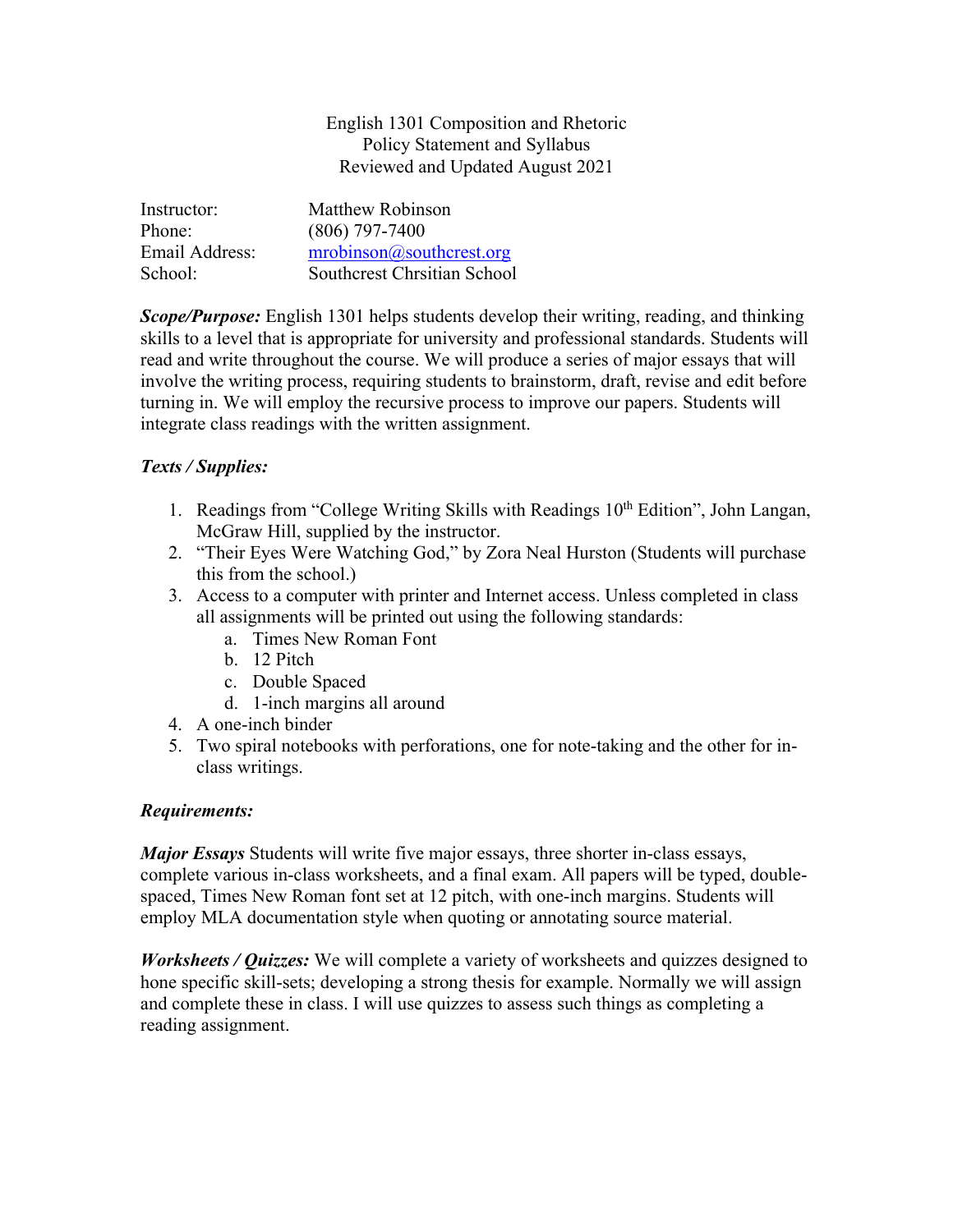*Daily Writing:* Each class period we will spend some time writing on an assigned topic of the day. Most weeks we will take up one of those writings for a grade. This is largely a participation grade, as the students will not have time for rewriting.

*Participation / Behavior:* Each week I will assign a grade for classroom participation / behavior. This is an easy way to get an A each week.

*Due Dates:* We will remain flexible when assigning due dates, taking other school activities into account. That said, once we pick a due date, students must turn the assignment in on time. I will accept appropriately formatted documents via email. Students must use either Google Docs or MS-Word for their assignments. Printer or network problems at home do not justify late work.

*Grading Rubric:* I will grade activities and assignments according to the following rubric.

| Assignments:      | 30% |
|-------------------|-----|
| Quizzes:          | 30% |
| Tests and Essays: | 40% |

## **Grading Standards:**

"A" Essay (Superior): To earn an "A," a paper meets all of the criteria below:

- 1. The paper fulfills all the basic requirements of the assignment (for example, topic, purpose, length, format).
- 2. **Unity:** The paper states a clear thesis, all topic sentences strongly support the thesis, and body paragraphs are unified around their topic sentences. The essay conveys a clear purpose and is tailored to a distinctive audience.
- 3. **Support**: Body paragraphs contain abundant, fresh details and examples that provide specific, concrete, logical evidence. If sources are required, the paper accurately integrates and correctly documents credible source material to add insight, sophistication, and complexity to the paper's ideas.
- 4. **Coherence:** The organization of the paper is excellent and logical (emphatic order, chronological order, etc.), transitions are sophisticated, and the paper exhibits mastery of basic components (introduction, conclusion, and body paragraph structure).
- 5. **Sentence Skills:** The paper contains no major errors (fragment, fused sentence, comma splice, subject-verb agreement, pronoun reference or agreement, verb form) and is virtually free of other grammar, spelling, wrong word, punctuation, mechanical, or point of view errors. Word choice and sentence variety (simple, compound, complex) are effective and powerful.

"B" Essay (Strong) To earn a "B," a paper meets all of the criteria below: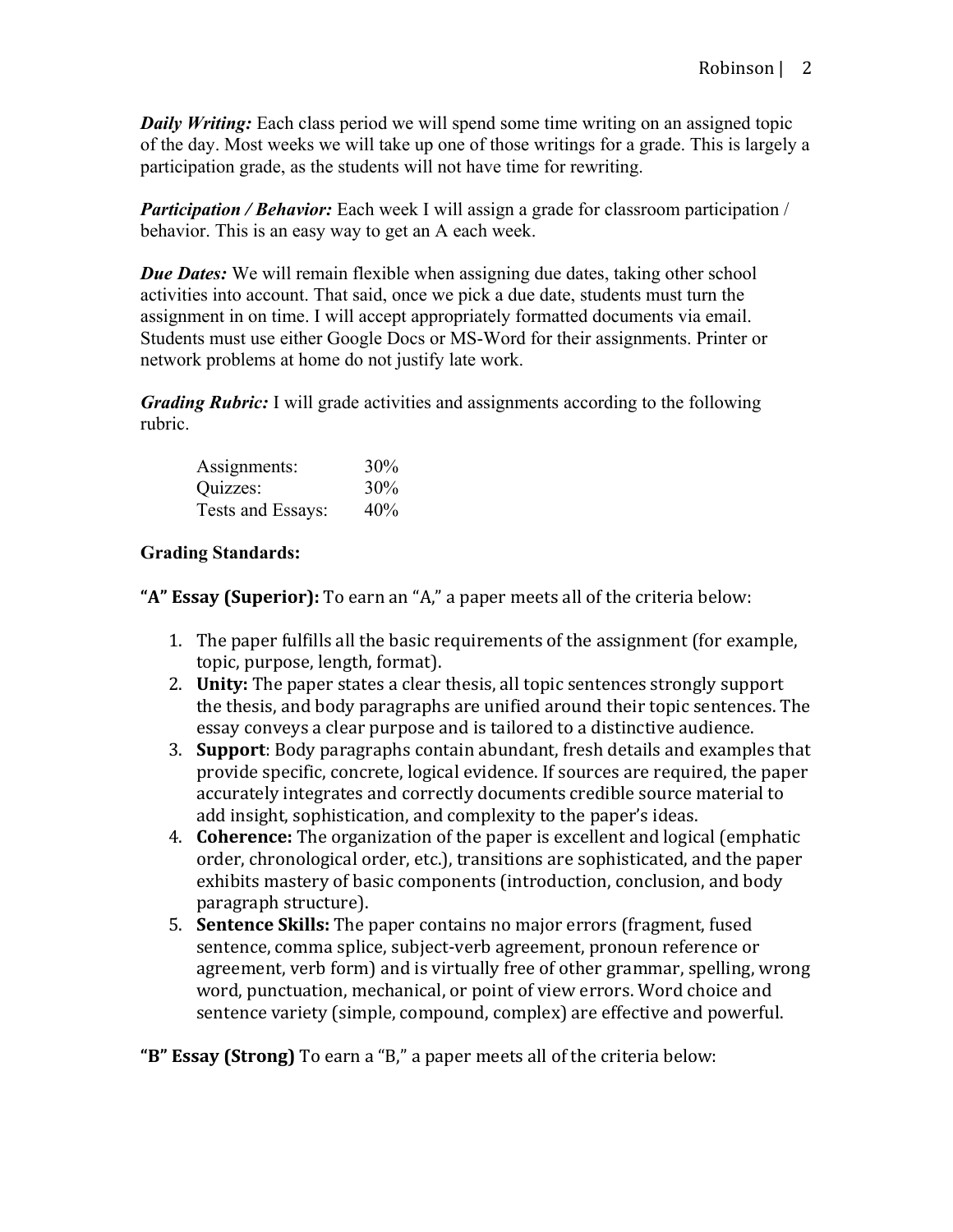- 1. The paper fulfills all the basic requirements of the assignment (for example, topic, purpose, length, format).
- 2. **Unity:** The paper states a clear thesis, all topic sentences directly support the thesis, and body paragraphs display unity. The essay conveys good awareness of purpose and audience.
- 3. **Support**: Body paragraphs are well-developed with specific details, examples, and sound logic. If sources are required, the paper accurately uses and correctly documents credible source material to supplement its ideas.
- 4. **Coherence:** The organization of the paper is clear and helpful, transitions are helpful, and the paper exhibits strong basic components (introduction, conclusion, and body paragraph structure).
- 5. **Sentence Skills:** The paper contains no more than two major errors (fragment, fused sentence, comma splice, subject-verb agreement, pronoun reference or agreement, verb form) and very few other grammar, spelling, wrong word, punctuation, mechanical, or point of view errors. Word choice and sentence variety are strong.

"C" Paper (Acceptable) To earn a "C," a paper meets all of the criteria below:

- 1. The paper fulfills all the basic requirements of the assignment (for example, topic, purpose, length, format).
- 2. **Unity:** A thesis is stated but may lack a strong claim or be obvious or predictable; topic sentences adequately support the thesis. One error in paragraph unity may occur. The essay's purpose and audience are adequately conveyed.
- 3. **Support**: Body paragraphs contain relevant details or logical reasons but need more specific examples/evidence. If sources are required, credible outside sources are usually integrated and cited correctly.
- 4. **Coherence:** Organization of ideas is satisfactory, transitions are logical, and the paper indicates competence in basic components (introduction, conclusion, and body paragraph structure).
- 5. **Sentence Skills:** The paper contains no more than four major errors (fragment, fused sentence, comma splice, subject-verb agreement, pronoun reference or agreement, verb form). Some other grammar, spelling, wrong word, punctuation, mechanical, or point of view errors are present but not distracting. Word choice and sentence variety are strong.

**"D" Paper (Developing)** To earn a "D," a paper will exhibit *one or more* of the weaknesses below:

- 1. The paper only partially fulfills one or more of the basic requirements of the assignment (for example, topic, purpose, length, format).
- 2. **Unity:** The thesis may announce the topic but no claim, contain more than one idea, or be too vague, too broad, or too narrow. Topic sentences are not tied to the thesis. Two errors in paragraph unity may occur. Essay conveys little awareness of audience or purpose.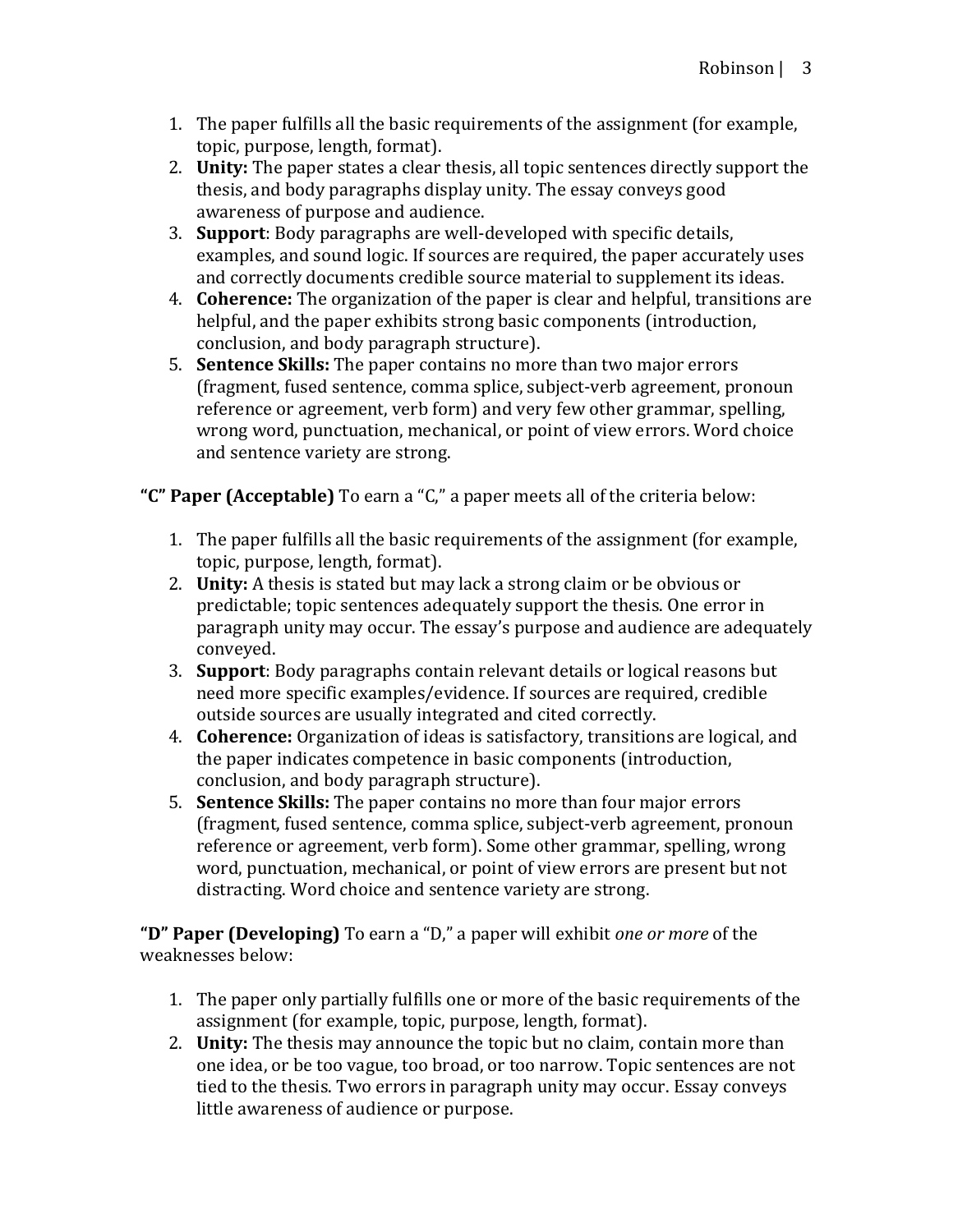- 3. **Support**: Details are sparse or vague and consist of generalizations, clichés, or repetition. If applicable, sources are insufficient and/or not always integrated or cited correctly.
- 4. **Coherence:** Organization is attempted but disjointed or confusing; transitions are sparse. The paper indicates awareness of but not competence in basic components (introduction, conclusion, and body paragraph structure).
- 5. **Sentence Skills:** The paper contains no more than six major errors (fragment, fused sentence, comma splice, subject-verb agreement, pronoun reference or agreement, verb form). Several other grammar, spelling, wrong word, punctuation, mechanical, or point of view errors distract from the content. Informal word choices occur with little or no variety in sentence type and length.

**"F" Paper (Unacceptable)** To earn an "F," a paper will exhibit *one or more* of the weaknesses below:

- 1. The paper fails to fulfill one or more of the basic requirements of the assignment (for example, topic, purpose, length, format).
- 2. **Unity:** The thesis is illogical, incomplete, or missing, so the essay lacks focus on one central idea. Topic sentences are missing, so body paragraphs lack unity. The essay ignores the purpose and audience.
- 3. **Support**: Details are illogical, irrelevant, or missing from body paragraphs. If sources are required, the paper fails to use sources, does not meet the minimum source requirements, uses source material inaccurately, uses sources that are not credible, fails to document fully or correctly, and/or includes plagiarism.
- 4. **Coherence:** Organization is incoherent, transitions are missing or illogical, or the paper indicates lack of competence in basic paper components (for example, lack of introduction and/or conclusion, lack of paragraphing).
- 5. **Sentence Skills:** Seven or more major errors (fragment, fused sentence, comma splice, subject-verb agreement, pronoun reference or agreement, verb form) occur with numerous other grammar, spelling, wrong word, punctuation, mechanical, or point of view errors. Word choice is often inaccurate, immature, or inappropriate. Multiple sentence structure/syntax errors make the paper difficult or almost impossible to read. If one type or a combination of types of errors, regardless of whether they are major or minor, seriously affects the readability of a paper, it will receive an "F."

### **Student Responsibilities:** Students are expected to:

- 1. Be on time and regularly attend class
- 2. Be responsible for the learning process, including preparation for class, such as reading and homework; participation in class discussions, including asking relevant questions; getting assignments and/or notes if absent; and accepting responsibility for not understanding an assignment or failing an assignment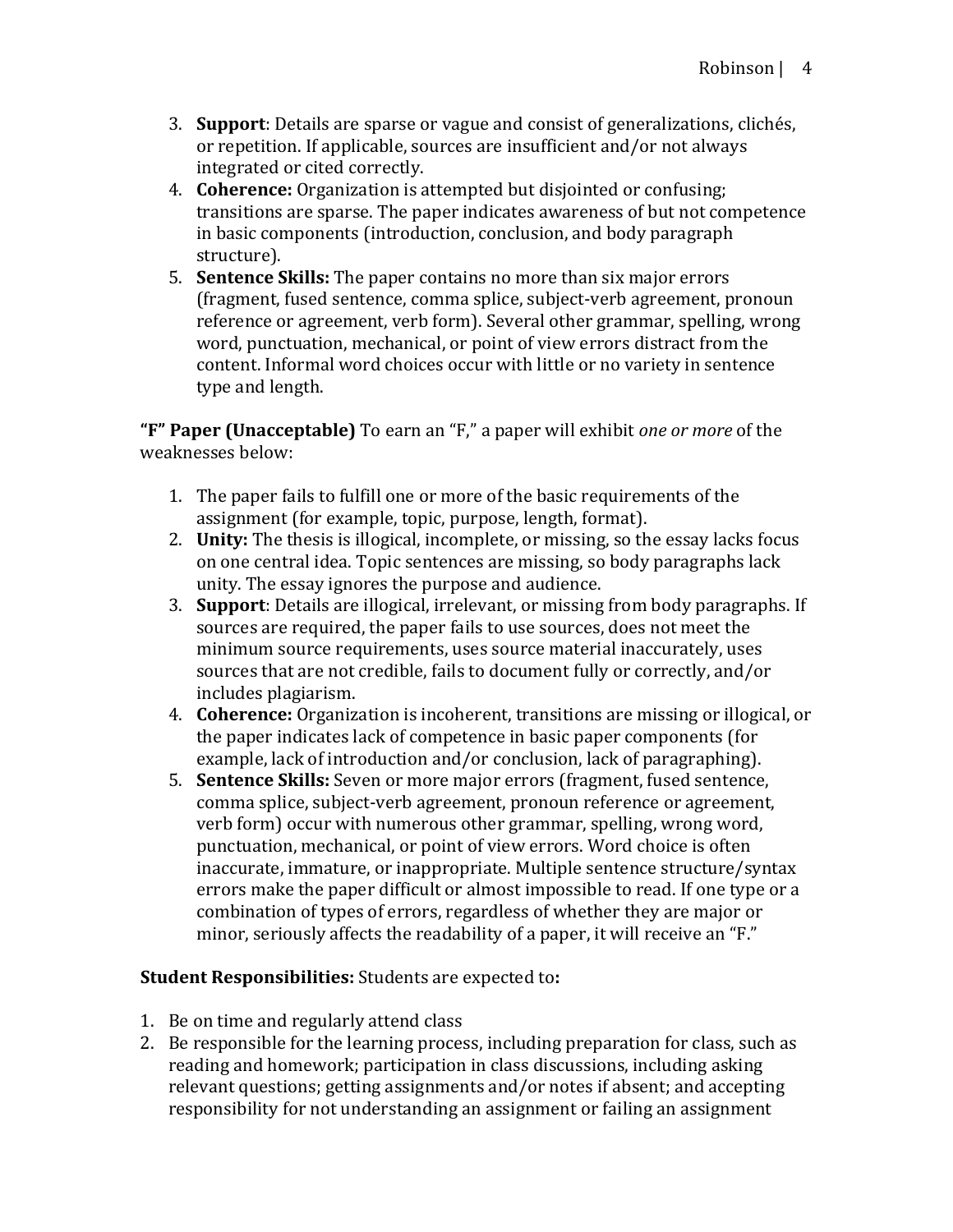- 3. Be responsible for having an appropriate attitude and using appropriate language in academic environments; not use condescending, inflammatory, threatening, or profane rhetoric, whether verbally or in written form, in academic environments
- 4. Have respectful behavior toward instructor and classmates in order to contribute to the atmosphere necessary for learning
- 5. Be responsible for courteous actions to others, especially by putting away cell phones and other distractions while in class
- 6. Be responsible for writing down all grades and applying them to the grading scale used for the class, which is shown in the course's policy statement/syllabus
- 7. Submit all assignments in accordance with due dates, formats, and requirements
- 8. Avoid all forms of cheating and plagiarism on all assignments, including improper collaboration
- 9. Ask questions when something is unclear.

Attendance Policy: Since this is a dual-credit course, students must understand the attendance policies of both Southcrest Chrsitian School and Southplains College:

# **Excerpts from the Southcrest Chrsitian School Attendance Policy:**

*General:* In accordance with the Texas Education Code, students must be in attendance a minimum of 90% of the school year, or they run the risk of **repeating the grade level.** An auto-generated email will be sent to parent/guardian after a students reaches (6) absences. This is a state requirement. This ensures the student is adequately receiving the academic instruction that is required for his/her grade level. Absences affect student grades and can have an effect on promotion and graduation. Our policy, which follows state guidelines, requires that students not be absent more than eight (8) days per semester or four (4) days for a block scheduled class. This includes any parent/guardian request days that have been taken. Excessive absences will result in the possibility of losing credit and/or the ability to promote to the next grade level. If the administrator determines that instruction has been negatively affected, an educational plan will be enacted.

### **Specific Items of Interest:**

- 1. If a student is absent two or more days, the student may look on the parent's web to find work missed or it is their responsibility to ask the teacher for make-up work and turn it in on time. The student has the same number of days as they were absent to complete missed work, excluding family trips.
- 2. If a student is absent due to a school sponsored event, such as a basketball game or concert, all work must be turned in the first day they return to class. Students do not get the same number of days they were absent to make up the work.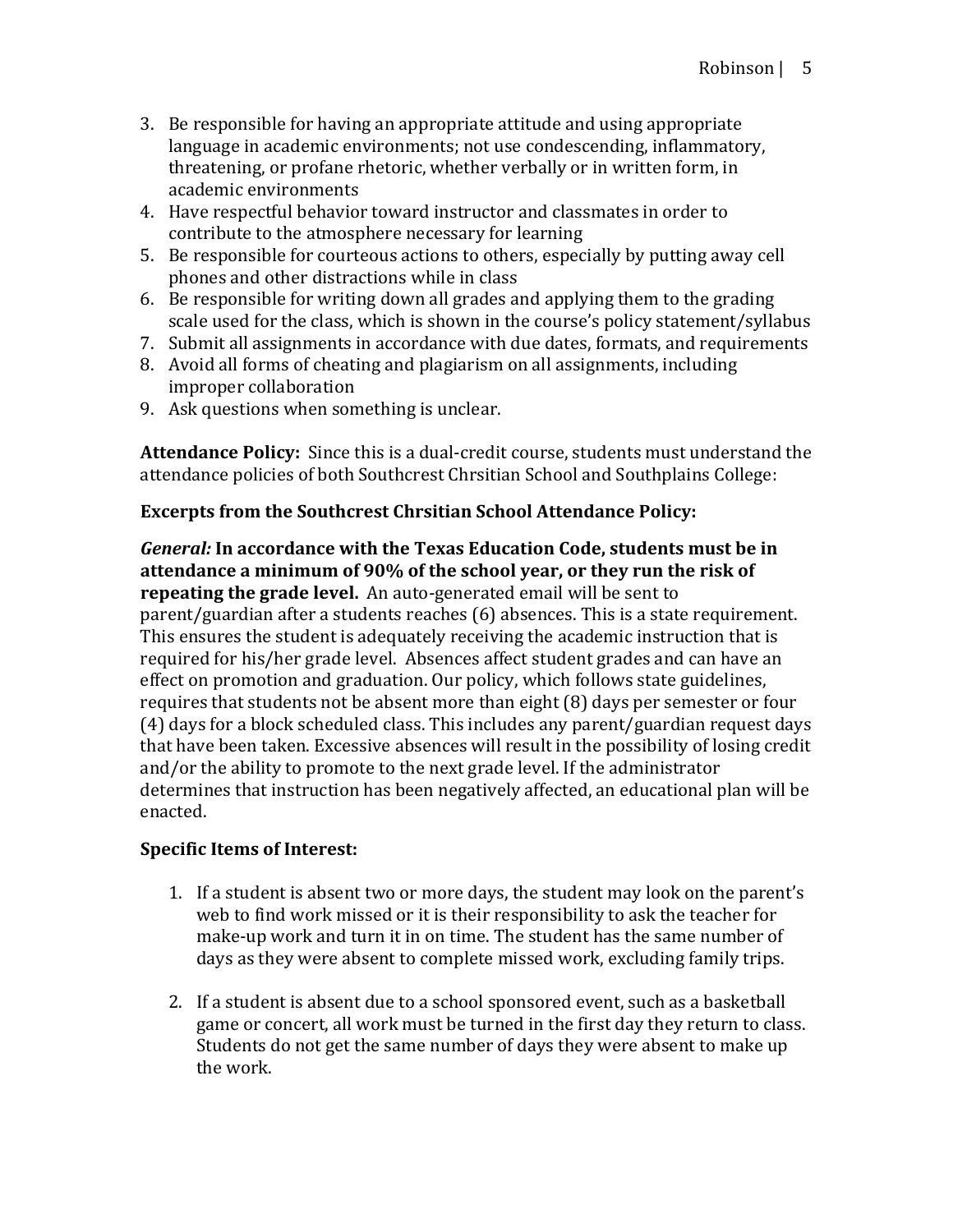**Southplains Attendance Policy:** Students are expected to attend all classes in order to be successful in a course. The student may be administratively withdrawn from the course when absences become excessive as defined in the course syllabus.

When an unavoidable reason for class absence arises, such as illness, an official trip authorized by the college or an official activity, the instructor may permit the student to make up work missed. It is the student's responsibility to complete work missed within a reasonable period of time as determined by the instructor. Students are officially enrolled in all courses for which they pay tuition and fees at the time of registration. Should a student, for any reason, delay in reporting to a class after official enrollment, absences will be attributed to the student from the first class meeting.

Students who enroll in a course but have "Never Attended" by the official census date, as reported by the faculty member, will be administratively dropped by the Office of Admissions and Records. A student who does not meet the attendance requirements of a class as stated in the course syllabus and does not officially withdraw from that course by the official census date of the semester, may be administratively withdrawn from that course and receive a grade of "X" or "F" as determined by the instructor. Instructors are responsible for clearly stating their administrative drop policy in the course syllabus, and it is the student's responsibility to be aware of that policy.

It is the student's responsibility to verify administrative drops for excessive absences through MySPC using his or her student online account. If it is determined that a student is awarded financial aid for a class or classes in which the student never attended or participated, the financial aid award will be adjusted in accordance with the classes in which the student did attend/participate and the student will owe any balance resulting from the adjustment.

**Plagiarism and Cheating:** Students are expected to do their own work on all projects, quizzes, assignments, and papers. **Failure to comply with this policy will** *result in an F for the assignment and may result in an F for the course if circumstances warrant it.*

Plagiarism violations include, but are not limited to, the following:

- 1. Turning in a paper that has been purchased, borrowed, or downloaded from another student, an online term paper site, or a mail order term paper mill;
- 2. Cutting and pasting together information from books, articles, other papers, or online sites without providing proper documentation;
- 3. Using direct quotations (three or more words) from a source without showing them to be direct quotations and citing them; or
- 4. Giving an in-text citation only at the end of a paragraph.

Cheating violations include, but are not limited to, the following: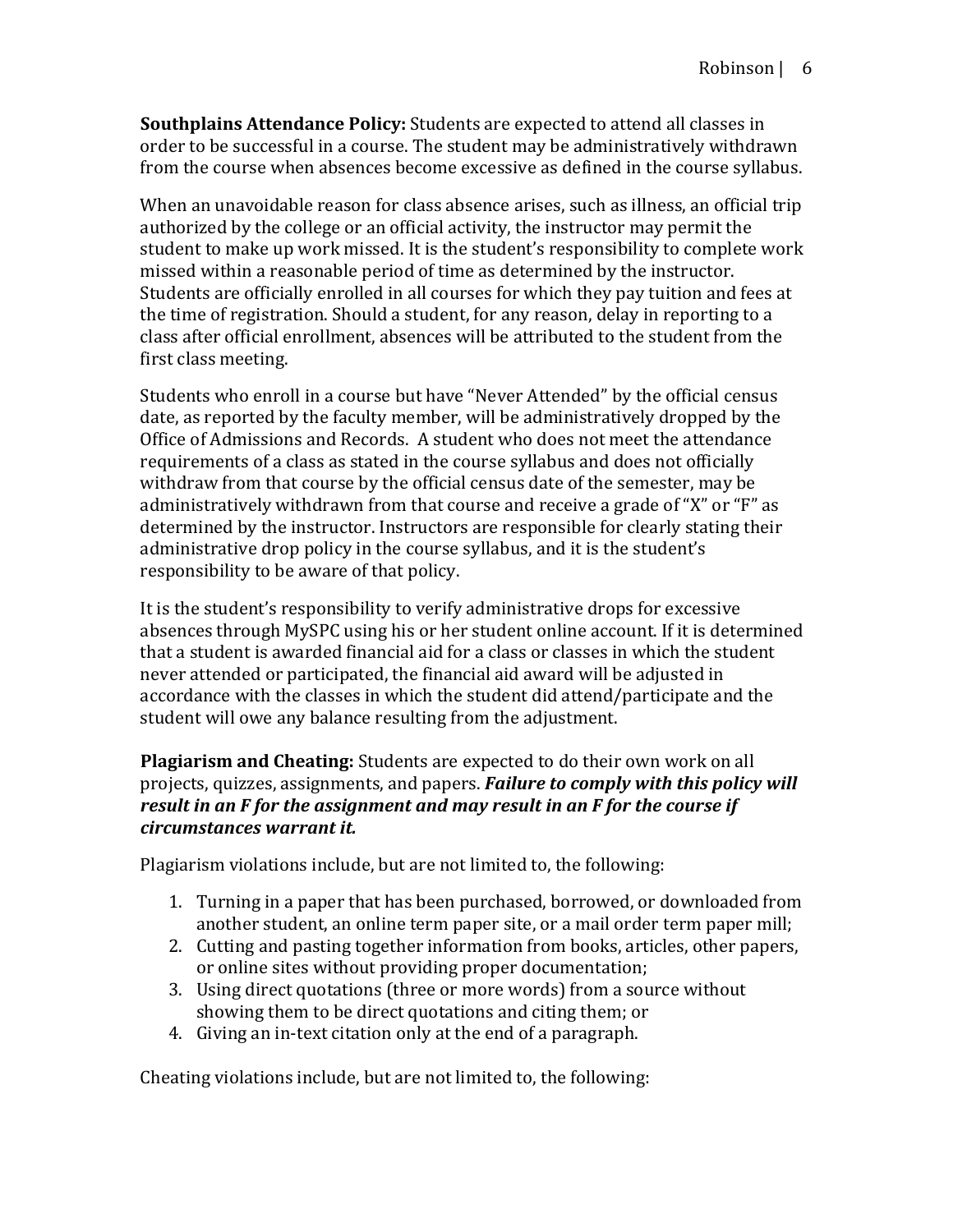- 1. Obtaining an examination by stealing or collusion;
- 2. Discovering the content of an examination before it is given;
- 3. Using an unauthorized source of information (notes, textbook, text messaging, internet) during an examination, quiz, or homework assignment;
- 4. Entering an office or building to obtain unfair advantage;
- 5. Taking an examination for another;
- 6. Altering grade records; or
- 7. Copying another's work during an examination or on a homework assignment.

**Student Code of Conduct Policy:** Any successful learning experience requires mutual respect on the part of the student and the instructor. Neither instructor nor student should be subject to others' behavior that is rude, disruptive, intimidating, aggressive, or demeaning. Student conduct that disrupts the learning process or is deemed disrespectful or threatening shall not be tolerated and may lead to disciplinary action and/or removal from class.

**Disability Statement:** Students with disabilities, including but not limited to physical, psychiatric, or learning disabilities, who wish to request accommodations in this class should notify the Disability Services Office early in the semester so that the appropriate arrangements may be made. In accordance with federal law, a student requesting accommodations must provide acceptable documentation of his/her disability to the Disability Services Office. For more information, call or visit the Disability Services Office at Levelland (Student Health & Wellness Office) 806-716-2577, Reese Center (Building 8) 806-716-4675, or Plainview Center (Main Office) 806-716-4302 or 806-296-9611.

**Nondiscrimination Policy:** South Plains College does not discriminate on the basis of race, color, national origin, sex, disability or age in its programs and activities. The following person has been designated to handle inquiries regarding the nondiscrimination policies: Vice President for Student Affairs, South Plains College, 1401 College Avenue, Box 5, Levelland, TX 79336. Phone number 806-716-2360.

**Diversity Statement:** In this class, the teacher will establish and support an environment that values and nurtures individual and group differences and encourages engagement and interaction. Understanding and respecting multiple experiences and perspectives will serve to challenge and stimulate all of us to learn about others, about the larger world and about ourselves. By promoting diversity and intellectual exchange, we will not only mirror society as it is, but also model society as it should and can be.

**Title IX Pregnancy Accommodations Statement:** If you are pregnant, or have given birth within six months, Under Title IX you have a right to reasonable accommodations to help continue your education. To activate accommodations you must submit a Title IX pregnancy accommodations request, along with specific medical documentation, to the Director of Health and Wellness. Once approved,